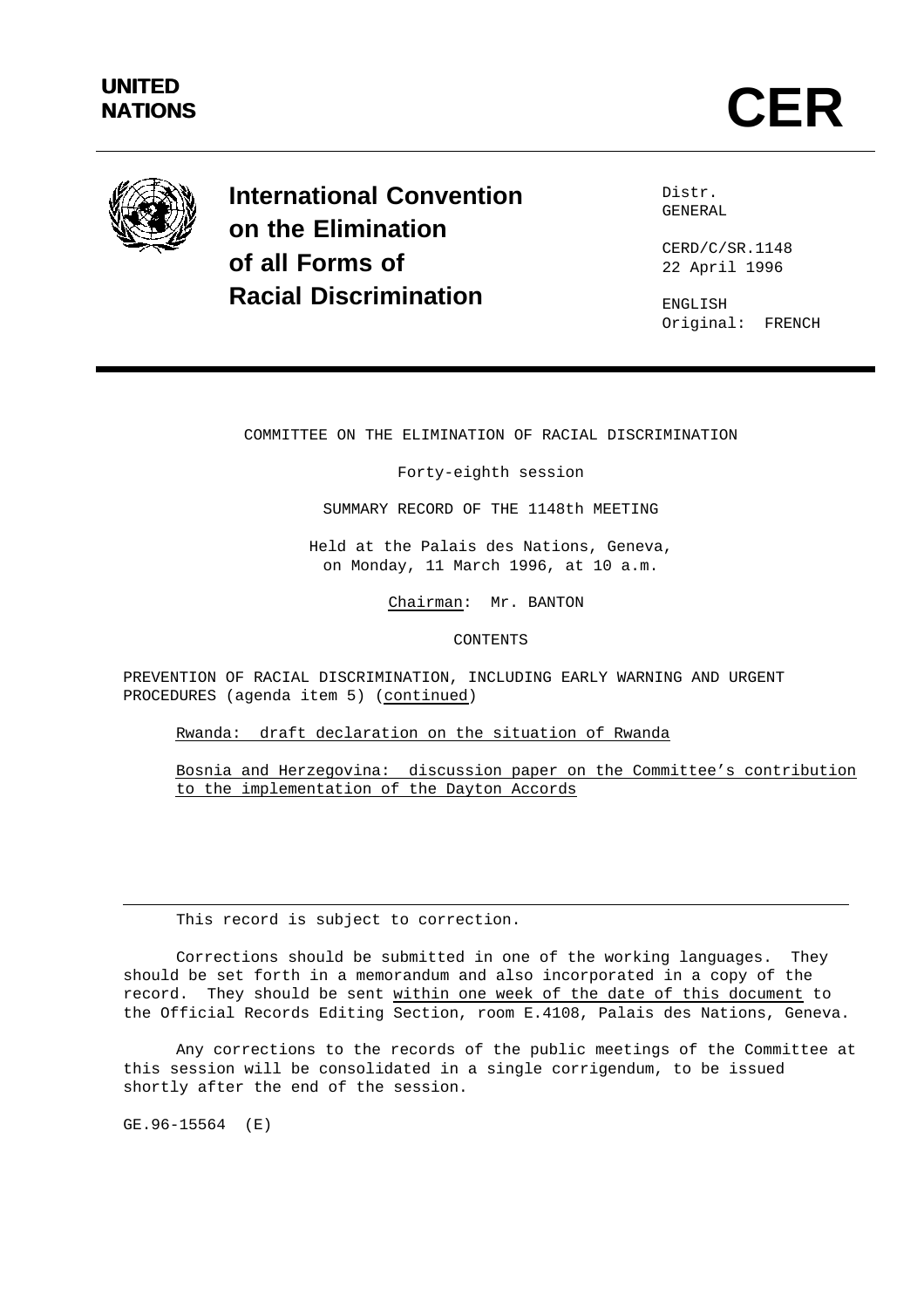### The meeting was called to order at 10.10. a.m.

PREVENTION OF RACIAL DISCRIMINATION, INCLUDING EARLY WARNING AND URGENT PROCEDURES (agenda item 5) (continued)

1. The CHAIRMAN invited the members of the Committee to consider a draft declaration on the situation of Rwanda prepared by Mr. Valencia Rodriguez (CERD/48/Misc.11/Rev.1) and a working paper on Bosnia and Herzegovina prepared by Mr. van Boven (CERD/48/Misc.13).

## Rwanda: draft declaration on the situation of Rwanda (CERD/48/Misc.11/Rev.1)

2. Mr. VALENCIA RODRIGUEZ said that the draft took account of the information provided by the Representative of the Secretary-General and reflected the Committee's concern about the considerable number of detained persons in Rwanda and the spreading of intolerance by the media. The solutions proposed were, first, a continued United Nations presence in the country, in either a civilian or a military capacity, even if the United Nations Assistance Mission for Rwanda (UNAMIR) withdrew, and also the convening of a constitutional conference.

3. Mr. WOLFRUM said that he fully supported the draft declaration, but proposed that, if, as he believed, the Security Council had unanimously decided that the United Nations presence should come to an end, regret at that decision should be explicitly stated in the declaration.

4. Mr. CHIGOVERA said that he fully endorsed the contents of the declaration. The idea of convening a constitutional conference to re-establish a lasting peace should have been expressed earlier. He feared, however, that if there were no more United Nations staff members in contact with the Government and if UNAMIR withdrew, it would be quite difficult to convince the Government to abide by the proposals contained in the declaration.

5. Mrs. SADIQ ALI said that she was fully in favour of the declaration. She noted that, on 5 February, the Secretary-General had said that there were growing signs of a return to normality and a decrease in violence; 97 Canadian nationals had already been removed from the United Nations peace-keeping force in Rwanda. And yet, at the same time, refugees in Goma had been the victims of looting right before the eyes of UNHCR representatives, who had made an official protest. A continued United Nations presence in Rwanda was therefore absolutely essential.

6. Mr. LECHUGA HEVIA said that he endorsed the draft declaration, but wondered who would take the initiative of convening the conference in question.

7. Mr. de GOUTTES said that he fully endorsed the draft declaration, in particular because the number of detainees in Rwanda and the role of the media in spreading national and ethnic discrimination were matters of deep concern. He suggested that it should be ascertained whether Mr. Wolfrum's information on the withdrawal of UNAMIR was accurate in order to bring the text up to date or amend it, if necessary.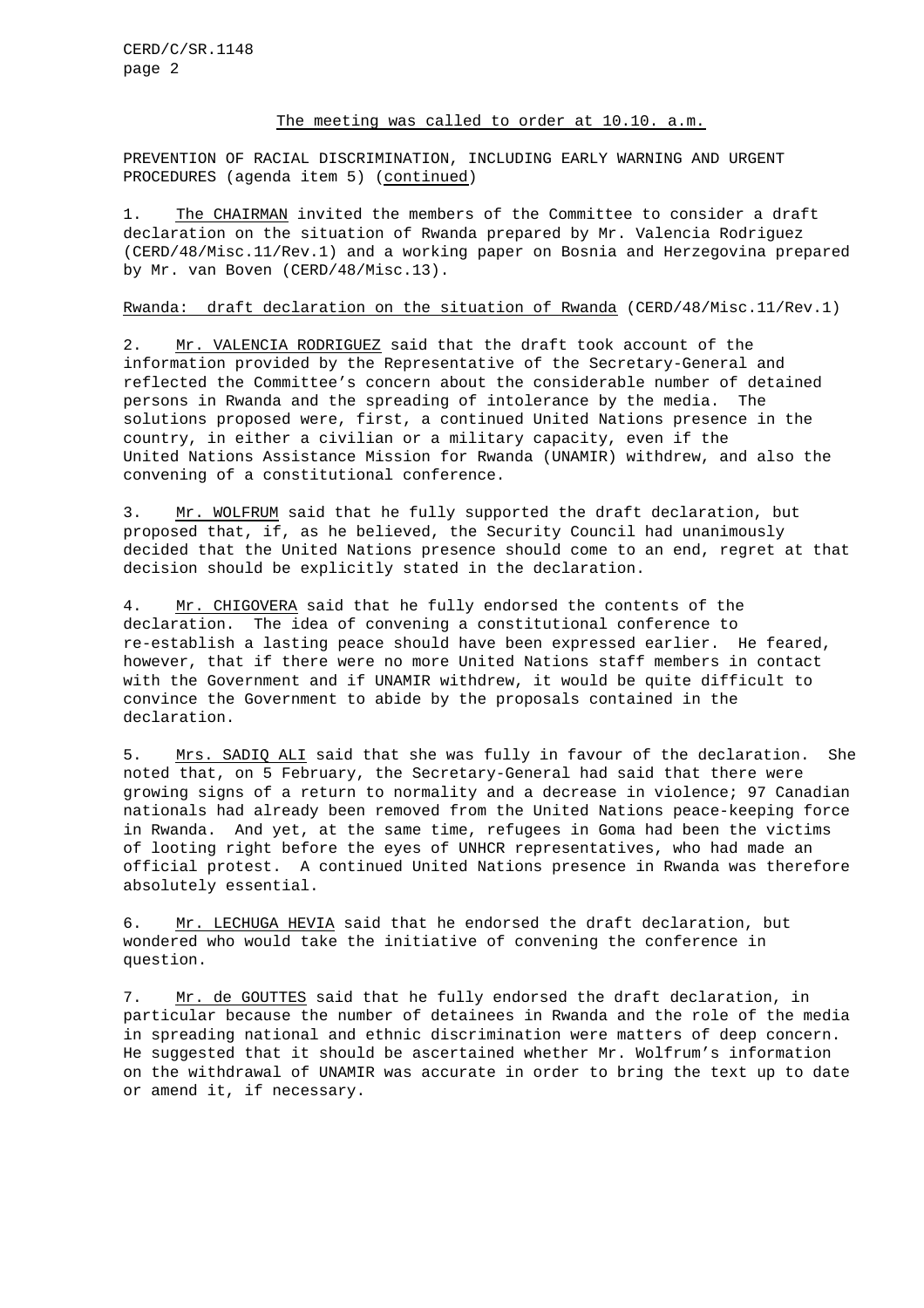8. Mr. DIACONU said that he would like to know what the United Nations had asked for in exchange for the withdrawal of its forces, such as elections within six months, the refugees' return in safety or measures for the protection of minorities.

9. As for the text itself, he believed that, in paragraph 2, the Committee should deplore the withdrawal of UNAMIR and request the Secretary-General and all competent bodies to keep the situation in Rwanda under review.

10. The last paragraph of the declaration appeared to him to be a fairly hasty value judgement, for there was nothing to indicate that the international community was still making efforts in Rwanda. He proposed saying that those efforts would not be sufficient if structural measures were not taken so that an agreement acceptable to all inhabitants of Rwanda could be concluded on the organization of the Government, in order to guarantee the personal safety of all and build a democratic society, and that the Committee was recommending for that purpose that a constitutional conference should be convened in which all parties to the conflict would take part. The last sentence of the paragraph could remain as it was.

11. Mr. YUTZIS proposed that the members should tell Mr. Valencia Rodriguez what changes they suggested once the information on the situation of UNAMIR had been clarified.

12. Mr. GARVALOV said that he agreed that it was necessary to know exactly what decision the Security Council had taken in that regard and what official position the Rwandan Government had adopted on whether the United Nations should continue its work in Rwandan territory.

13. The third paragraph of the declaration might be slightly amended. The first sentence might end with the words "will profit by the holding of a constitutional Conference, which the Committee recommends", with the substance of the rest of the text remaining unchanged.

14. Mr. YUTZIS, speaking on a point of order and supported by Mr. Valencia Rodriguez, proposed that the consideration of the draft declaration should be suspended until the decision of the Security Council and the position of the Rwandan Government had been made known.

15. The CHAIRMAN suggested that another aspect of the Committee's work on Rwanda should be considered: the idea expressed by Mr. Wolfrum at the 1130th meeting that a working group should be set up to prepare a draft constitutional framework for Rwanda.

16. Mr. WOLFRUM said that it would be most useful for such a group to be established. A constitution should take the actual situation in the country in question into account; African jurists and experts in various fields should therefore work together with jurists trained in Roman law or common law. If the Conference in question was not carefully prepared, it might take as a model an existing constitutional framework that did not meet Rwanda's needs. The working group should meet before the Committee's summer session so that the Committee could consider its suggestions.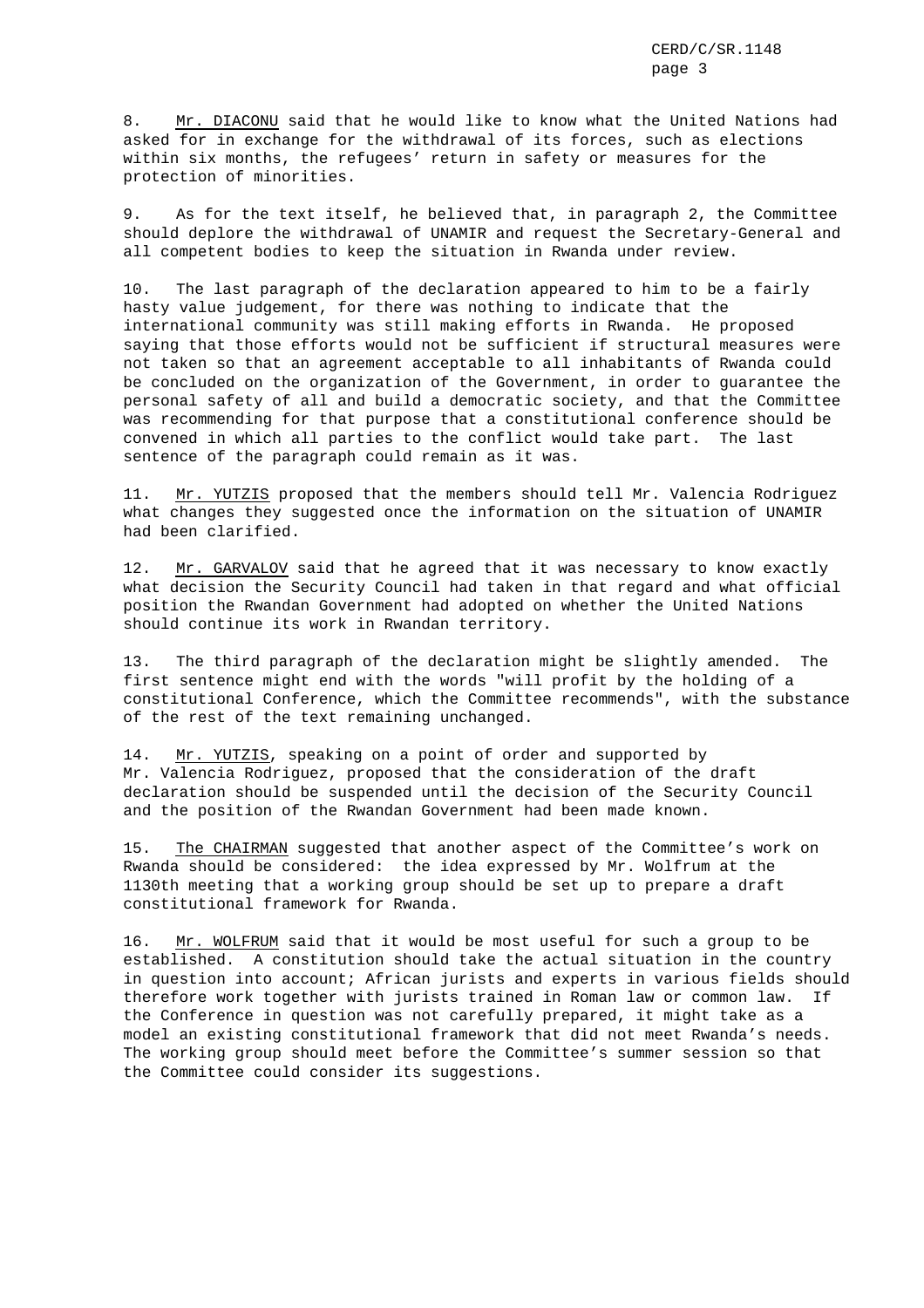17. Mr. YUTZIS noted that the proposal for the establishment of a working group on a Rwandan constitution reflected a concern of the Committee often expressed in the case of other countries and more concretely in the case of Bosnia and Herzegovina; in his opinion, the Committee would eventually establish several parallel working groups.

18. Mr. van BOVEN said he wondered what exactly the mandate of the working group in question would be, and, in particular, whether it would be limited to the States from the Great Lakes Region or a particular group of other States. That was a question that should be looked into before the working group was set up.

19. The CHAIRMAN said that, in his understanding, the Committee was about to establish an intersessional working group that would look into the case of Rwanda, but that its deliberations and conclusions would be useful when another working group looked into the case of a State whose situation was similar.

20. Mr. CHIGOVERA noted in that connection that Burundi's only difference from Rwanda was its recent history and that the two States had comparable problems. The activities of the working group on Rwanda would therefore certainly be quite useful to Burundi.

21. Mr. YUTZIS said that the document entitled "Bosnia and Herzegovina in the Light of the Dayton Peace Accords" and submitted by Mr. van Boven (CERD/48/Misc.13) gave an example of how the Committee's activities relating to different countries might dovetail. Paragraph 5 of the document suggested a way in which the Committee might contribute to the establishment of peace in Bosnia and Herzegovina and, in his view, the same thing could be done for Rwanda. However, as Mr. van Boven had requested, the Committee must state clearly what mandate it intended to give each of the working groups and must be able to consider both groups' conclusions at its next session.

22. Mr. de GOUTTES said that, although Mr. van Boven's and Mr. Wolfrum's proposals did not enter into the same framework, they might have some common points. For example, the idea suggested by Mr. van Boven of asking the Working Group on Bosnia and Herzegovina to make contact with a series of bodies working on the same country might be taken up by the working group that would be dealing with Rwanda. Such contacts might mean that the Committee would not have to carry out much too isolated a task. He intended to speak to the High Commissioner for Human Rights, with whom he was to meet later that morning, about the advisability of such contacts.

23. Mr. WOLFRUM said that he endorsed Mr. de Gouttes' initiative. He stressed, however, that, in the case of Bosnia and Herzegovina, the Dayton Accords would serve as a working basis, whereas the working group dealing with Rwanda would not have such a document available. That might, moreover, be a way for the Committee to contribute to the establishment of parameters for peace. As Mr. Yutzis had already said, it might first try to form a precise idea of the situation, to which end it would work closely with the secretariat and the competent bodies. It might also make suggestions relating to a future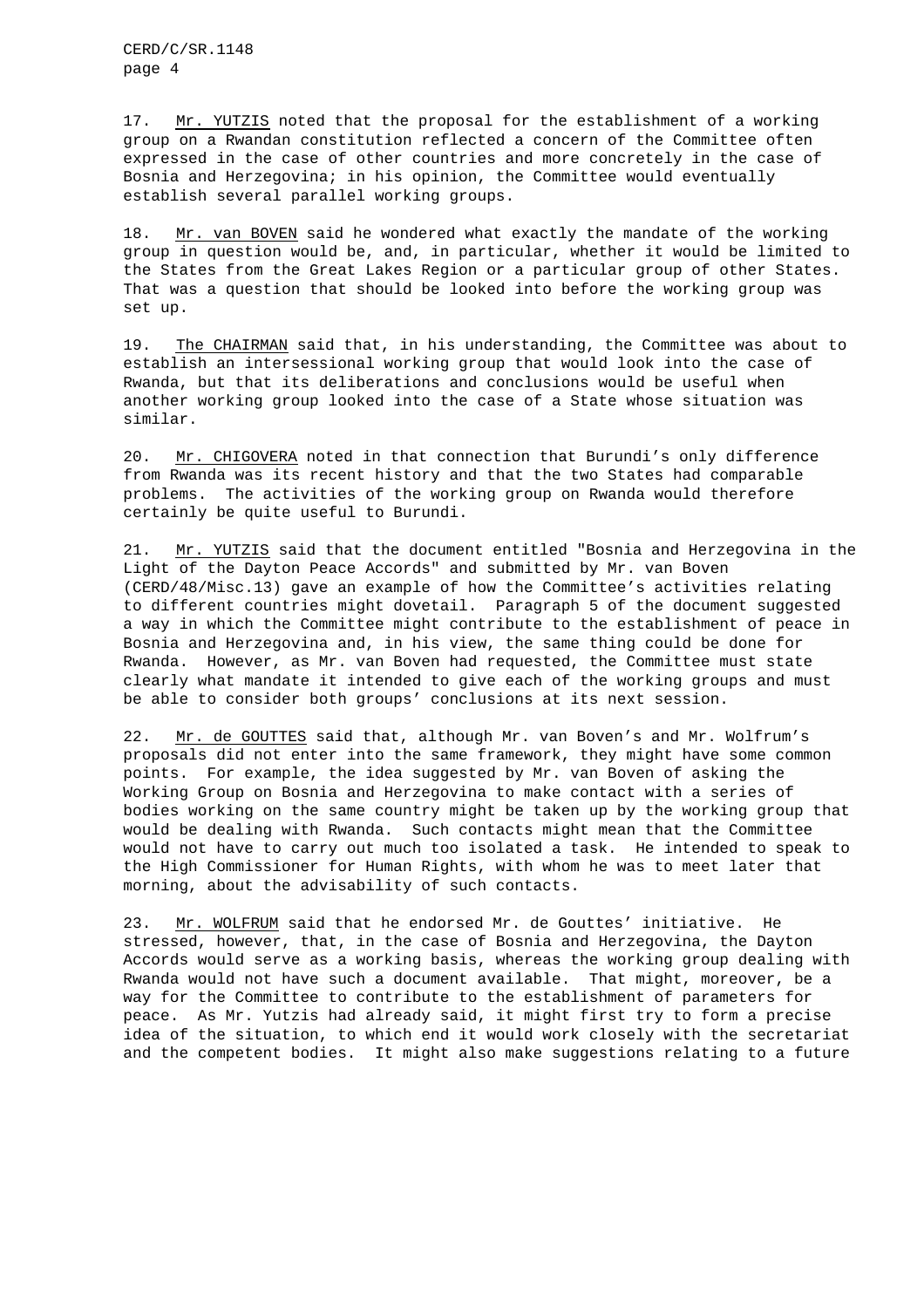constitution, which would take account of the situation in Rwanda, and also in Burundi. In so doing it might make use of the Constitutions of other States from that region or of States having experienced the same problems, such as Cyprus or Fiji.

24. However, even more than the Constitution, the working group and the Committee should focus their attention on the lower echelons of the administration, such as the municipalities, and also on questions relating to the judicial system, the resettlement of refugees and the restitution of property. Such problems were as real and concrete as they were difficult to solve and the working group might prepare a sort of summary of the practical aspects of the situation for discussion at the Committee's next session.

25. Mr. YUTZIS said that the situation in Rwanda and the situation in Burundi were very different for cultural and historic reasons. Each of the working groups should discuss in detail how the Committee might make a specific contribution not only to strengthening both countries' institutions, but also to repairing the social fabric, which had been very badly torn.

26. Mr. RECHETOV said that no one could be certain that, within a year, peace would have been established in Rwanda, Bosnia and Herzegovina or even the Middle East. In Bosnia and Herzegovina, for example, the situation might still worsen, as the many inhabitants fleeing Sarajevo and the problems in Srebrenica might indicate. Working groups should therefore not be short-lived and should be made up of voluntary experts who were genuinely interested in the problems of the countries concerned and would make constructive and well-thought-out proposals, in particular in the constitutional area, for submission to the international community.

27. The CHAIRMAN suggested that the working group on Rwanda should be established forthwith, with Mr. Wolfrum coordinating its work and clarifying its mission. At its following session, the Committee might specify the working group's mandate and, in view of the results achieved, decide whether it should pursue its mission.

#### 28. It was so decided.

# Bosnia and Herzegovina: discussion paper on the Committee's contribution to the implementation of the Dayton Accords (CERD/48/Misc.13)

29. Mr. van BOVEN drew attention to an error in the text: The words "if the Committee so wishes" at the beginning of paragraph 4 should in fact appear in the last sentence of paragraph 3, after the words "This includes CERD". He hoped that the paper would help the Committee to take measures regarding Bosnia and Herzegovina and the implementation of the Dayton Peace Accords. Although the Accords were not in conformity with the provisions of the Convention in all respects, they had at least put an end to the killing. In any event, they had been signed by the parties to the conflict and it was for the Committee to make specific proposals to ensure that they were implemented on the basis of respect for the principles embodied in the Convention, especially with regard to annexes 6 and 7, which dealt with human rights and refugees and displaced persons respectively.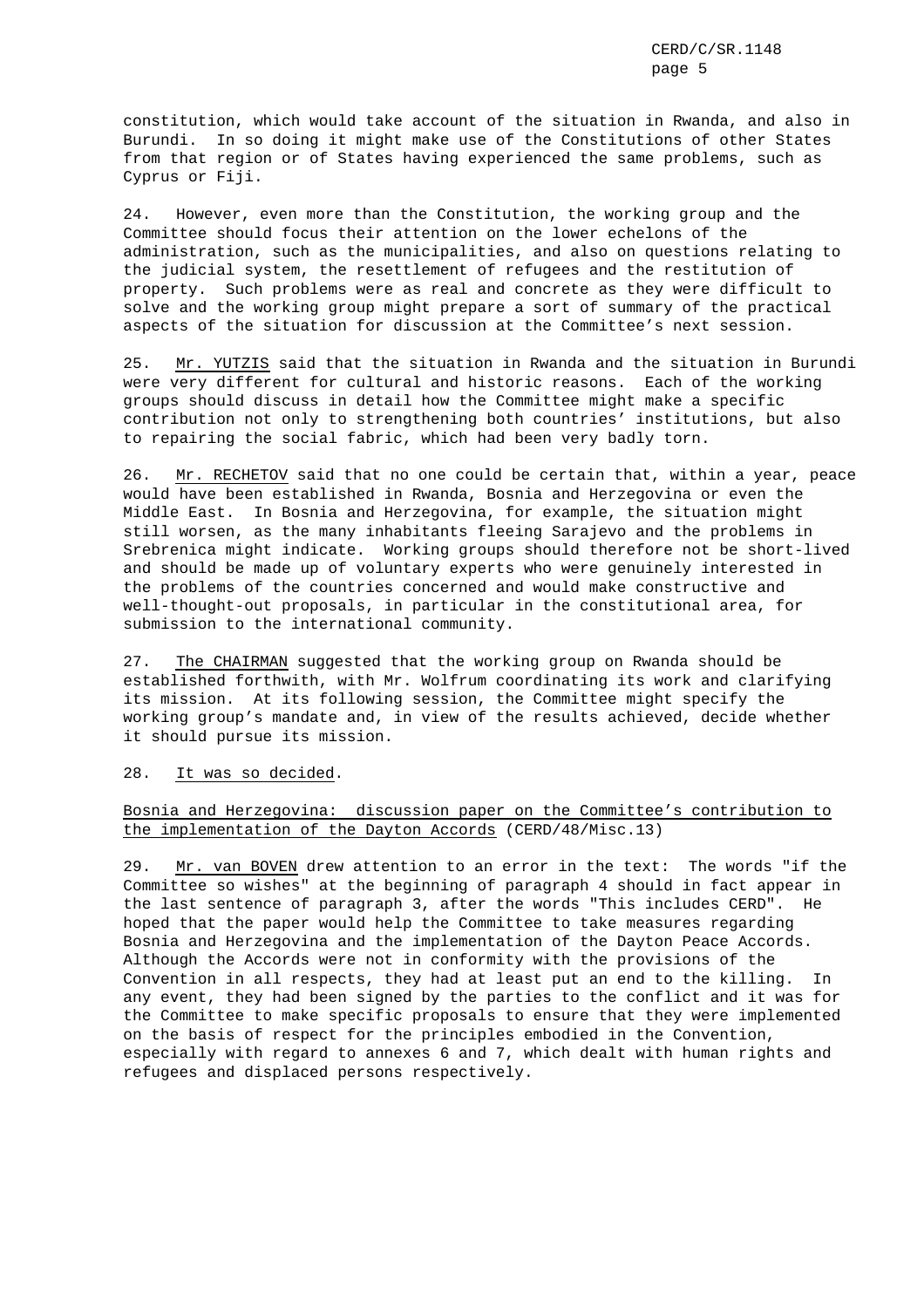CERD/C/SR.1148 page 6

30. In that spirit, the Committee might consider four types of action (para. 5 of the discussion paper). It might first request one or more of its members to consult with the OSCE, the Council of Europe, the High Representative appointed under the Dayton-Paris Peace Accords, the United Nations High Commissioner for Human Rights, the United Nations High Commissioner for Refugees and other concerned bodies, with a view to making recommendations as soon as possible for follow-up action by the Committee.

31. Second, it might institute a process of consultation with the authorities of the Government of Bosnia and Herzegovina, the Federation of Bosnia and Herzegovina and the Republika Srpska on how its good offices might be drawn upon to promote understanding between races and ethnic groups and to build a society free from all forms of racial or ethnic segregation and discrimination.

32. Third, it might seek, as soon as practically possible, a meeting between a delegation of its members and the newly established Commission on Human Rights for Bosnia and Herzegovina so as to make its experience available to that Commission.

33. Lastly, it might invite the successor republics of the former Yugoslavia to a special workshop to discuss possibilities of future cooperation among them on the promotion of the principles of equality and non-discrimination, particularly for ethnic communities, nationalities and minorities.

34. The different options were not mutually exclusive and the Chairman might wish to coordinate the various steps the Committee decided to take, in consultation with the Bureau and the coordinator for agenda 5. The financial implications should be looked into with the secretariat. Concerning the second option, he saw no reason not to mention the parties to the conflict explicitly.

35. Mr. RECHETOV said that he fully endorsed the ideas expressed by Mr. van Boven and that the international community should make every effort to enable the refugees to return home. He was concerned about the fact that, despite the war's end, thousands of people were continuing to flee, not, as some claimed, because they had been given orders to do so, but simply because they were afraid.

36. At a time when the Committee was preparing to take a new initiative concerning Bosnia and Herzegovina, it appeared to have forgotten the mission it had undertaken in Kosovo two years before. If it wished to retain its credibility with the international community, it should conclude the task it had begun in that region.

37. Mr. de GOUTTES said that he fully endorsed Mr. van Boven's proposals, which would enable the Committee to make its contribution to the implementation of the Dayton Peace Accords. The members of the Committee would have to share out the tasks covered in those proposals among them. He was prepared to contact the Council of Europe. He would also like to know whether he might show Mr. van Boven's discussion paper to the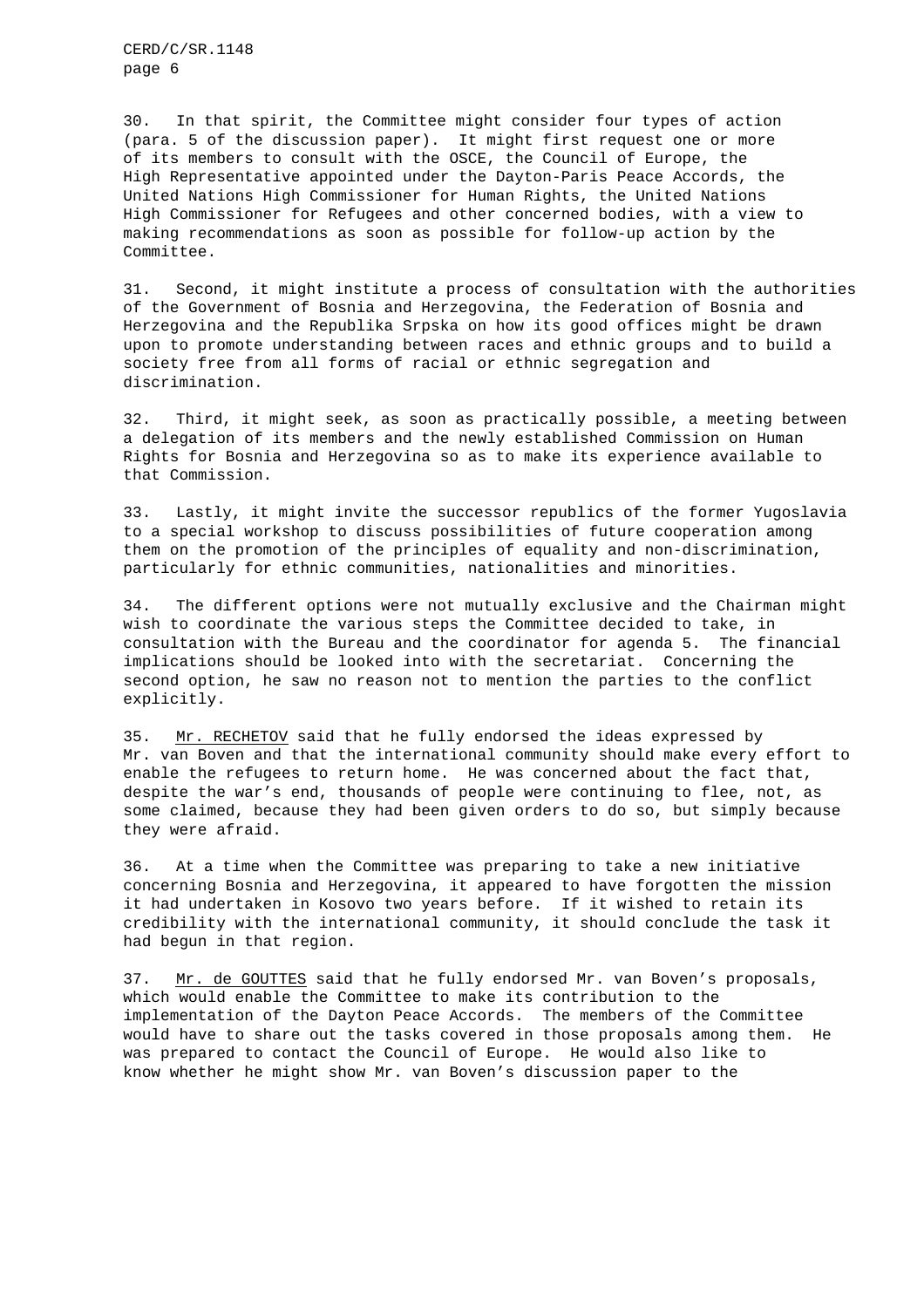High Commissioner for Human Rights, whom he was to meet in a few minutes. In conclusion, he did not believe that there was a contradiction between the Committee's mission in Kosovo, which Mr. Rechetov had done well to mention, and the initiatives the Committee might take regarding Bosnia and Herzegovina.

38. Mr. WOLFRUM said he fully supported to the proposals made by Mr. van Boven in paragraph 5 of the discussion paper. He regretted, however, that the first four paragraphs did not sufficiently stress the fact that the Dayton Accords said nothing of issues like the fate of Zepa and Srebrenica or what means should be used to guarantee the refugees' return in complete safety and enable voters to vote in the places where they had lived before the conflict. In view of the events taking place in Mostar and Sarajevo, where neighbourhoods were being burned down with the peace-keeping forces taking no action, the Committee should demand the full implementation of the Dayton Accords by all the parties.

39. The mission organized by the Committee in Kosovo, which had been considered a success by all the parties, had been interrupted owing to circumstances beyond the Committee' control. The Committee should renew contact with the parties concerned in order to pursue that mission.

40. Mr. DIACONU noted that the Dayton Accords were a compromise: their primary objective was to end the war, not to consider the question of racial discrimination. It was important for the Committee to make a useful and structured contribution in the context of the global efforts being deployed by the United Nations in Bosnia and Herzegovina to provide for the reconstruction of the country on the bases laid down at Dayton. To that end, the Committee should ask the High Commissioner for Human Rights how he envisaged the consultations among the various United Nations bodies, the authorities of Bosnia and Herzegovina and the new Commission on Human Rights. After the elections in Bosnia and Herzegovina, the Committee might help the new authorities to draft a new constitution and implement the Convention. He proposed that the Committee should resume its good offices mission in Kosovo and, in that connection, he would like to know whether the Federal Republic of Yugoslavia (Serbia and Montenegro), which had opposed such a mission, had been represented at the last Meeting of the States Parties to the Convention in January 1996.

41. The CHAIRMAN said that, as far as he recalled, the Federal Republic of Yugoslavia (Serbia and Montenegro) had not been excluded from the last Meeting of States Parties, but he did not believe that it had participated.

42. Mr. CHIGOVERA said that it was difficult for him to give an opinion on the various options proposed by Mr. van Boven, for he had not had the opportunity to read the Dayton Accords. He noted, however, that the massacres perpetrated in the ethnic cleansing operations had come to an end, even if confidence did not yet seem to have been restored. According to the information transmitted by the media, many Serbs were fleeing Sarajevo, creating a new group of refugees. It would be useful for the Committee to have more recent information on the situation in Bosnia and Herzegovina.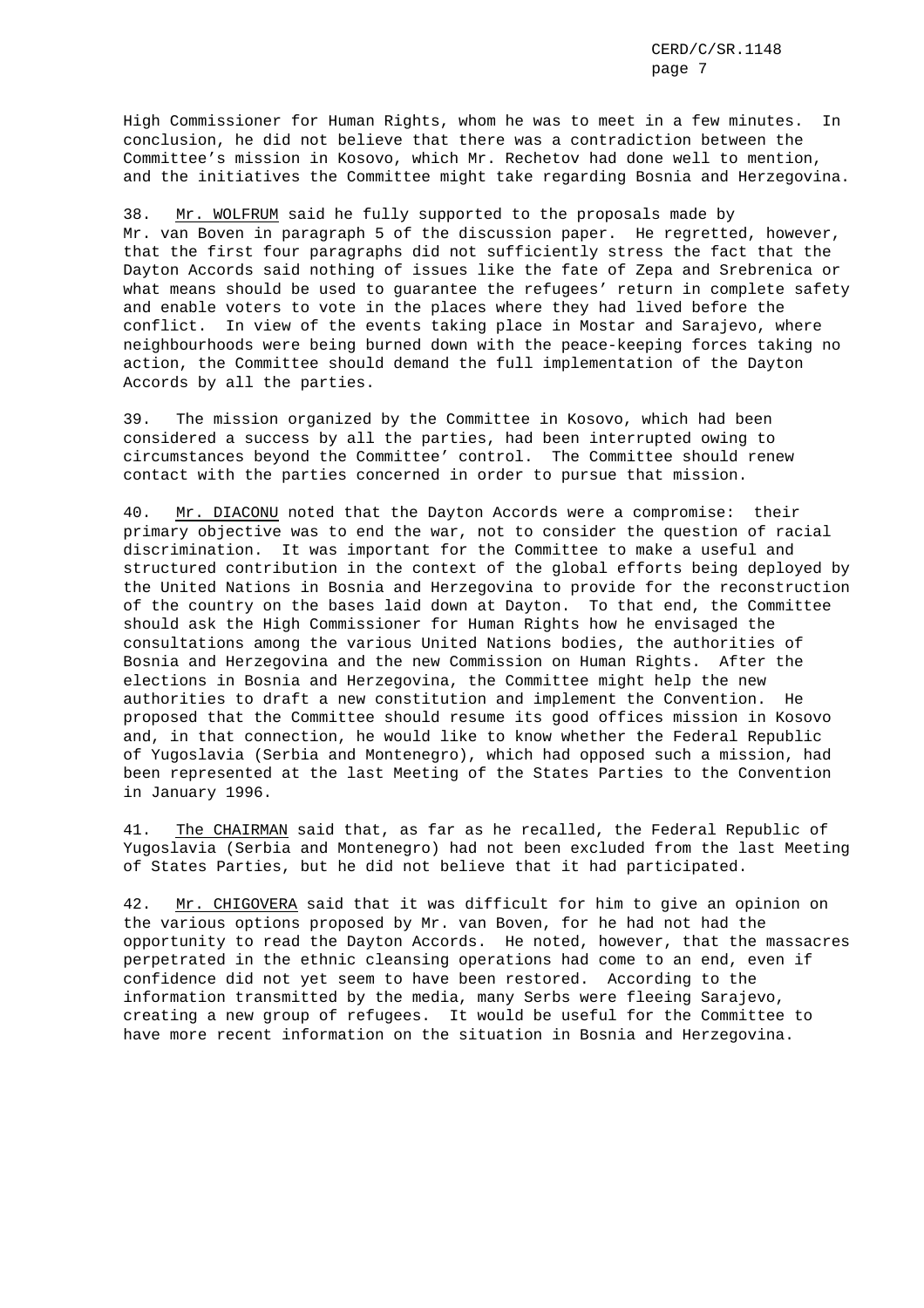43. The CHAIRMAN noted that four copies of the Dayton Accords were available for the members of the Committee who wished to consult them.

44. Mr. YUTZIS said that the text proposed by Mr. van Boven raised a challenge for the Committee. It had to be acknowledged that the Dayton Accords were necessary but insufficient, for they simply helped to reduce some tension, but that did not mean that the conflict had been settled. However, the Committee should not be too critical of the authors of the Accords. Precise objectives should be set to try to reconstitute the social fabric of Bosnia and Herzegovina. He hoped that a working group would be established within the Committee to look into those questions.

45. Mr. SHERIFIS said he found the idea expressed in paragraph 5 of the document prepared by Mr. van Boven that a special workshop should be organized to discuss possibilities of cooperation among the successor republics of the former Yugoslavia very interesting, but he wondered whether the Committee was not putting the cart before the horse by taking decisions before finding out what resources were available to it. While he endorsed the proposal that the Committee should hold consultations with the authorities of Bosnia and Herzegovina, he believed that the Committee's efforts should be part of a coordinated and global process of action by the United Nations in that area and be clearly defined in advance. He also supported the proposal of a meeting between a Committee delegation and the newly established Commission on Human Rights for Bosnia and Herzegovina and the proposal that a member of the Committee might be entrusted with consultations with various bodies in order to make recommendations for follow-up action, but there, too, he believed that it would be appropriate to decide in advance on practical ways of implementing those two proposals.

46. Mrs. SADIQ ALI said that she would like information on the precise role of the international police force entrusted with overseeing the implementation of the Dayton Peace Accords throughout the territory of Bosnia and Herzegovina. In her understanding, when Vogoska, the old Serbian suburb of Sarajevo, had come under Government control, all the inhabitants had fled for fear of reprisals. She was very concerned about that new form of ethnic cleansing. She would also like to know what steps were being planned to ensure the return of the refugees and displaced persons to their homes.

47. She supported the proposal that a member of the Committee should be requested to hold consultations with various bodies and agencies and suggested that Mr. van Boven and Mr. Garvalov should draft recommendations on follow-up action by the Committee by the end of the current session. She was in favour of the idea of organizing a special workshop with the successor States of the former Yugoslavia.

48. Mr. GARVALOV said that the document proposed by Mr. van Boven appeared to be a very ambitious one but that the options it proposed were well within the Committee' competence under the Convention and in keeping with the provisions of the Dayton Accords. Even if they did not guarantee a lasting peace, the Accords had made it possible to put an end to the war. He believed that the Committee should focus its attention on the possibilities of direct consultation with Bosnia and Herzegovina and he suggested that the Chairman of the Committee should write a letter to the Minister for Foreign Affairs of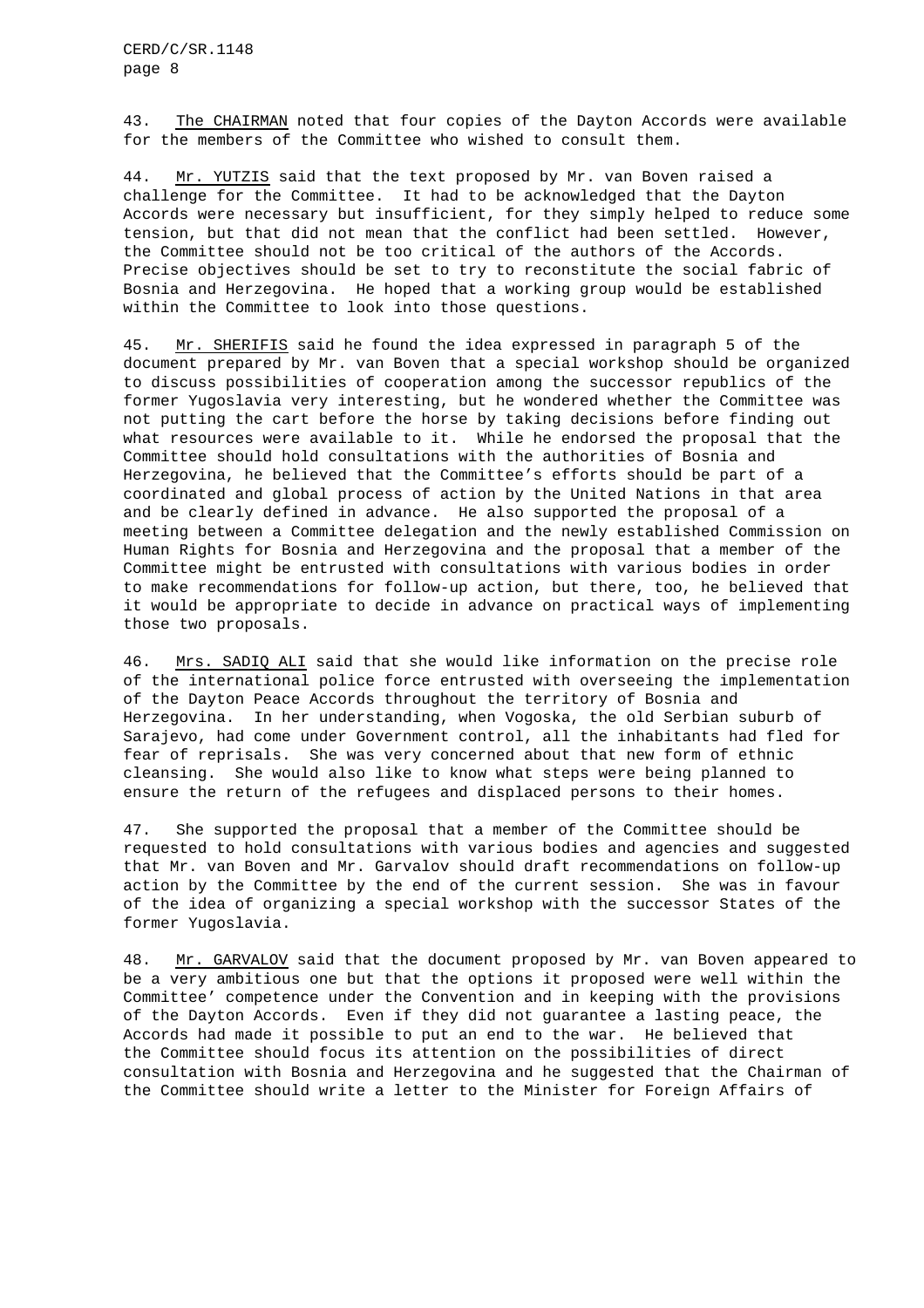Bosnia and Herzegovina describing the decisions taken by the Committee. Concerning the options proposed in paragraph 5 of Mr. van Boven's document, he believed that the Committee should inform the various bodies mentioned of the specific role it could play in the framework of United Nations action.

49. The Committee should prepare a separate document on the situation in Bosnia and Herzegovina under agenda item 5. He joined the members of the Committee who would like to know the opinion of Serbia and Montenegro on the resumption of a mission in Kosovo.

50. Mr. AHMADU expressed regret at not having received the text of the Dayton Accords, to which Mr. van Boven's document made repeated references. He welcomed the document, however, since he believed that the Committee's competence and knowledge authorized it to take initiatives regarding racial discrimination with a view to encouraging the successor States of the former Yugoslavia to accede to the Convention. As to the second subparagraph of paragraph 5 of the document, he agreed with Mr. Aboul-Nasr that the Committee should in no event establish official contact with the Republika Srpska. On the other hand, he was in favour of the last two options proposed in paragraph 5 and supported Mr. Garvalov's suggestion that the Chairman of the Drafting Committee should draft a letter to that effect. He was not certain that the Committee should discuss the question whether the Federation of Bosnia and Herzegovina, which was not even a member of the United Nations, was a party to the Convention.

51. Mr. DIACONU said that he wondered whether, under the Dayton Accords, the Federation of Bosnia and Herzegovina and the Republika Srpska had to ratify the Convention separately. If Bosnia and Herzegovina was a party to the Convention, the Committee should hold consultations with its Government and take the necessary steps to ensure the implementation of the Convention throughout the territory. However, he stressed again the fact that the Government of Bosnia and Herzegovina was a temporary Government and that a new Government was shortly to be elected. He would also like to know whether the Commission on Human Rights for Bosnia and Herzegovina was a governmental or non-governmental commission and, if the former, whether it was representative of all of Bosnia and Herzegovina. Would similar commissions be established for the Federation of Bosnia and Herzegovina and for the Republika Srpska? It would not be reasonable to enter into a dialogue with a commission that represented only part of the country.

52. Mr. WOLFRUM noted that the three signatories of the Dayton Accords were the Republic of Bosnia and Herzegovina, the Republic of Croatia and the Federal Republic of Yugoslavia. However, in annex I.A of the Accords, which concerned the military aspects of the peace settlement, the signatories were the Republic of Bosnia and Herzegovina, the Federation of Bosnia and Herzegovina and the Republika Srpska. It was obvious, however, that the Republika Srpska could not become a party to the Convention, since it was only one of the two entities making up Bosnia and Herzegovina.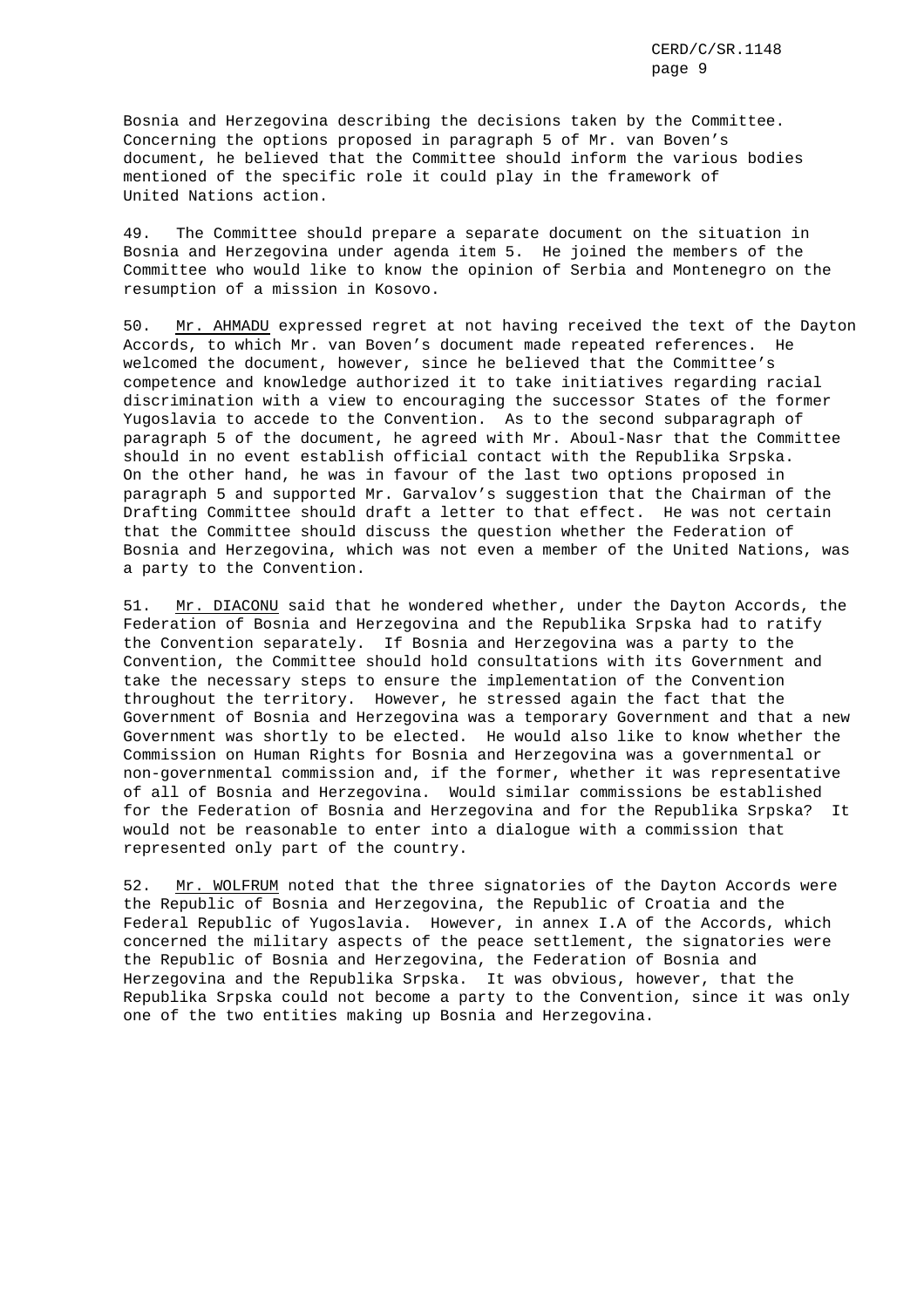53. Mr. van BOVEN said that his document had been meant as a basis for discussion and had not been intended for adoption as such. On the question of Kosovo, which was not dealt with in the document, he fully agreed with the members of the Committee who considered that the Committee should resume its efforts in that region, which remained a potential cause of conflict. Concerning the document itself, he acknowledged that the introductory paragraphs might have been drafted differently: their purpose was primarily to summarize the contents of annexes 6 and 7 of the Accords, with which many persons were not familiar. The most important paragraph of the document was paragraph 5. Mr. Banton and Mr. Diaconu had stressed an important point in recommending that the Committee should act through the special relations it had with the States that were parties to the Convention, for the Dayton Accords concerned the parties to the conflict. If account was taken of the Constitution of Bosnia and Herzegovina, it was clear that Bosnia and Herzegovina was the State party with which the Committee should deal. The wording of paragraph 5 should therefore be changed. On another matter, some members of the Committee had suggested that it should not act on its own, as it was empowered to do as a body established under the Convention, but in consultation and close coordination with the United Nations High Commissioner for Human Rights. He believed that was a sound idea which would make it possible to avoid duplication of effort.

54. With regard to the financial implications of the measures mentioned in paragraph 5, the Committee should have a discussion with the Under-Secretary-General for Human Rights with a view to finding the necessary extrabudgetary resources. It would naturally have to consider closely how specifically to implement those measures, but it was important, initially, for it to show its clear determination to help implement the Dayton Accords. He intended to prepare an amended version of his document taking into account certain suggestions made during the discussion.

55. Mr. de GOUTTES said that he would like to inform the members of the Committee of the results of the meeting he had held that morning with the United Nations High Commissioner for Human Rights. He had told the High Commissioner about the Committee's past and present prevention activities and its draft recommendations on Bosnia and Herzegovina and Rwanda. The High Commissioner had shown a keen interest in those initiatives, especially with regard to Bosnia and Herzegovina and the implementation of the Dayton Accords, and he had decided to meet the Committee the next day to discuss them. It was therefore very important for the Committee to be able to present the High Commissioner with specific proposals.

56. He had informed the High Commissioner that the proposals in question would have financial implications and the High Commissioner had reminded him of the budgetary restrictions in force. The High Commissioner had said that it was essential to strengthen cooperation between the Committee and the Office of the High Commissioner and had stressed the advisability of organizing regular contacts between the two in order to avoid duplication of effort, as well as the need for the Committee to make specific proposals for following up the emergency situations identified and for offering its services and the need for it to make better use of its relations with the High Commissioner to strengthen its cooperation with other United Nations and